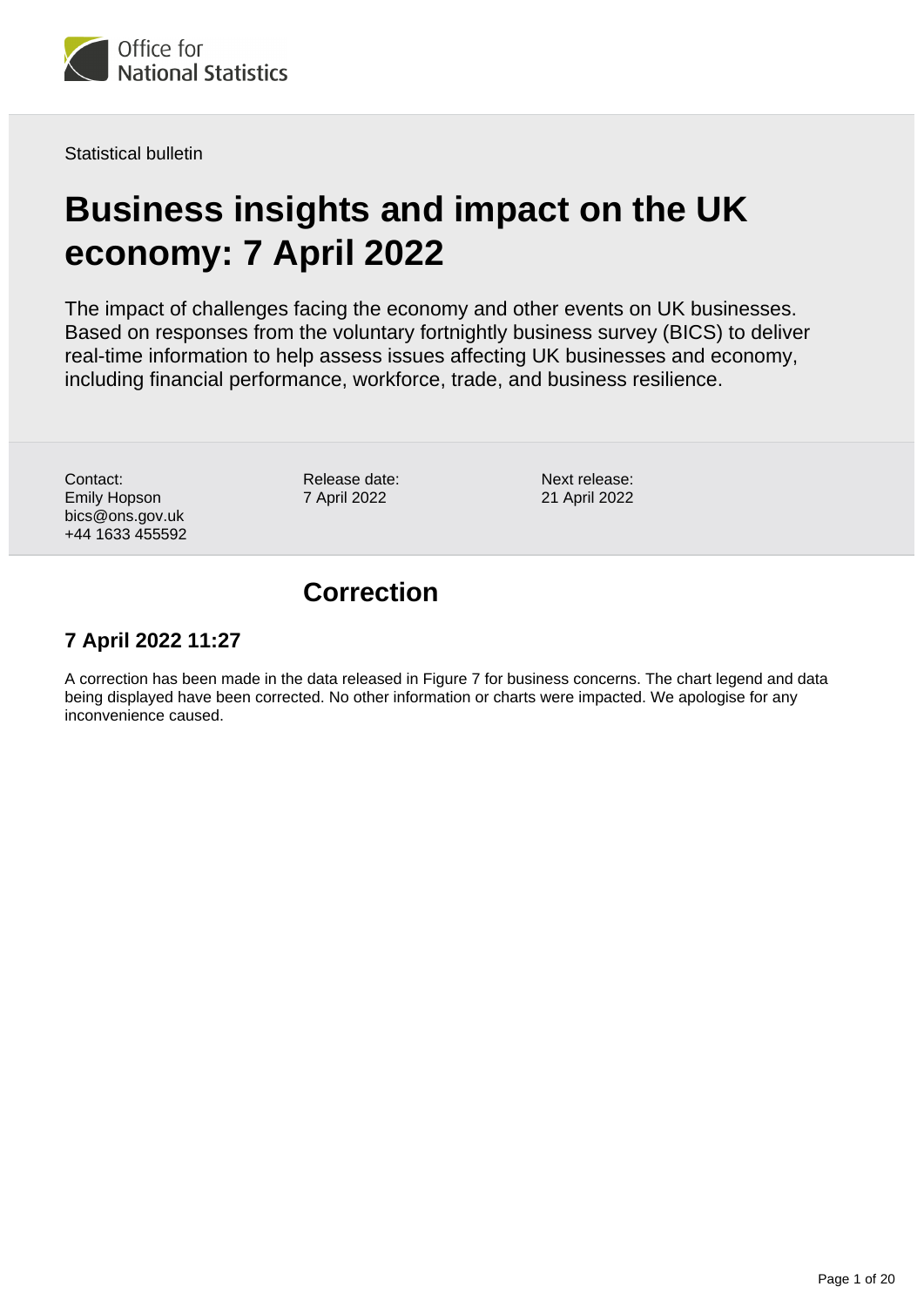# **Table of contents**

- 1. [Main points](#page-2-0)
- 2. [Headline figures](#page-2-1)
- 3. [Financial performance](#page-4-0)
- 4. [Workforce status](#page-6-0)
- 5. [Exporting and importing challenges](#page-10-0)
- 6. [Global supply chain disruption](#page-11-0)
- 7. [Business concerns](#page-14-0)
- 8. [Climate change and net zero](#page-16-0)
- 9. [Business Insights and Conditions Survey data](#page-17-0)
- 10. **[Glossary](#page-17-1)**
- 11. [Measuring the data](#page-18-0)
- 12. [Strengths and limitations](#page-19-0)
- 13. [Related links](#page-19-1)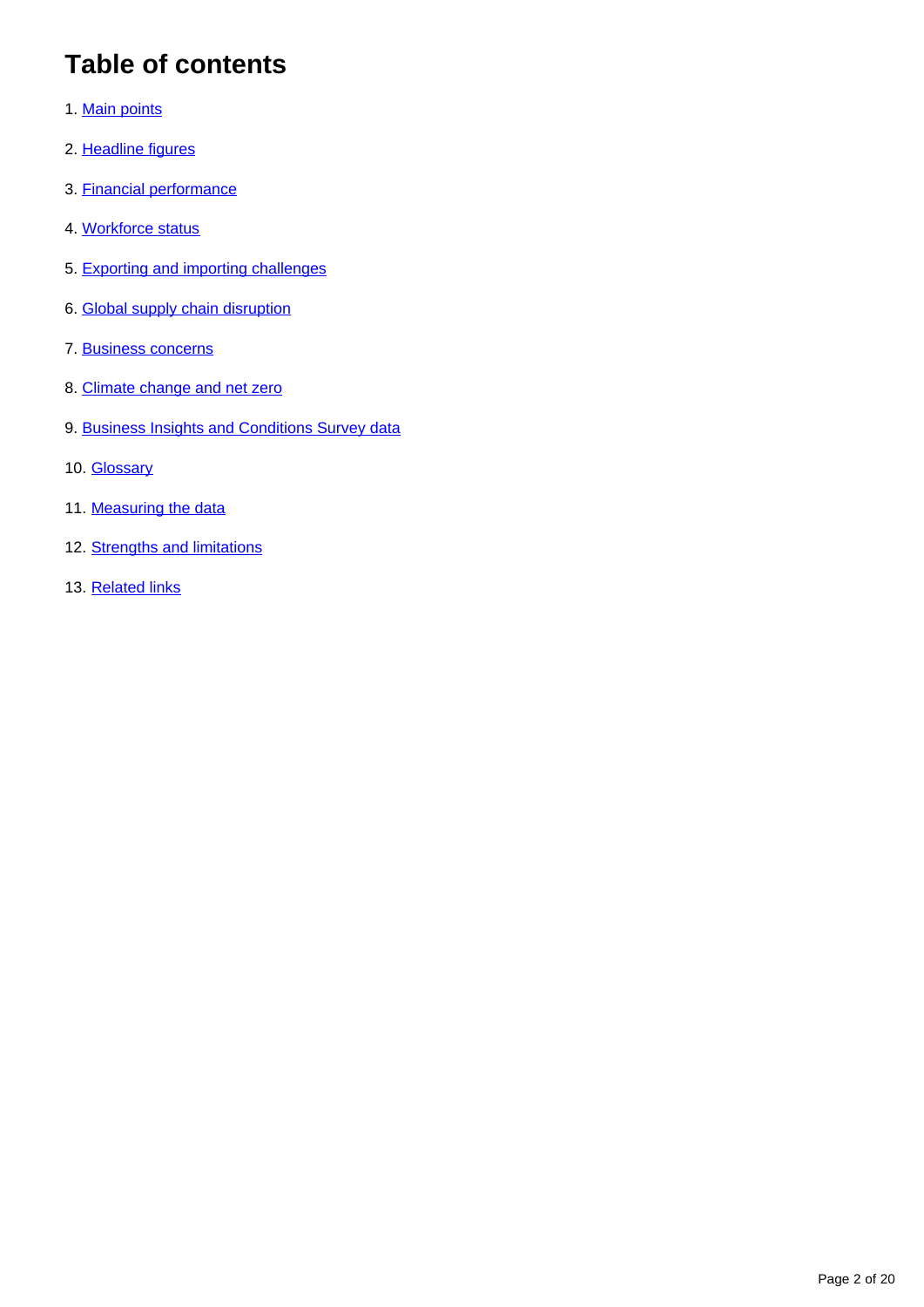# <span id="page-2-0"></span>**1 . Main points**

- The top two main concerns reported by businesses over the next month continued to be input price inflation (23%) and energy prices (20%); energy prices experienced the largest movement reported across all concerns, rising from 15% in late February 2022 to 20% in late March 2022.
- In early March 2022, an estimated 21% of the workforce were using a hybrid model of working, the highest proportion reported since early October 2021; conversely, those reported to be solely working from home fell to 10%, the lowest proportion reported since October 2021.
- Approximately one in six (17%) of businesses not permanently stopped trading reported they were paying sick leave for the voluntary self-isolation of employees testing positive for coronavirus (COVID-19), while 24% reported they were not.
- Of businesses not permanently stopped trading with 250 or more employees, 23% reported they have a climate change strategy; the top three actions being taken by businesses of all sizes to reduce their carbon emissions were switching to LED bulbs and adjusting heating and cooling systems at 29% and 24% respectively (both increased from late January 2022), and going paperless at 23% (the first time this option was included).
- Over a quarter (28%) of businesses not permanently stopped trading with 10 or more employees experienced global supply chain disruption in the last month; up from 26% in February 2022.
- More than a quarter (26%) of businesses not permanently stopped trading reported that their turnover was lower than normal in March 2022, which is the lowest percentage reported since late October 2021.

## <span id="page-2-1"></span>**2 . Headline figures**

The data presented in this bulletin are the final results from Wave 53 of the Business Insights and Conditions Survey (BICS), which was live for the period 21 March to 3 April 2022.

For questions regarding the last month, businesses were asked for their experience for the reference period 7 March to 3 April 2022. For questions regarding the last two weeks, businesses were asked for their experience for the reference period 7 March to 20 March 2022, although some businesses may have responded in relation to the point of completion of the questionnaire (21 March to 3 April 2022). This is consistent with previous waves of the survey.

These dates should be kept in mind in relation to coronavirus (COVID-19) guidance as the estimates could be affected by both the location of the business and the date on which the business responded.

For experimental single-site weighted regional estimates up to Wave 49 (24 January to 6 February 2022), please see [Understanding the business impacts of local and national restrictions, UK: February 2022](https://www.ons.gov.uk/businessindustryandtrade/business/businessservices/articles/businessinsightsandimpactontheukandsubnationaleconomy/february2022).

### **More about economy, business and jobs**

- All ONS analysis, summarised in our [economy, business and jobs roundup.](https://www.ons.gov.uk/economy/economicoutputandproductivity/output/articles/ukeconomylatest/2021-01-25)
- **Explore the latest trends in employment, prices and trade in our [economic dashboard.](https://www.ons.gov.uk/economy/nationalaccounts/articles/dashboardunderstandingtheukeconomy/2017-02-22)**
- View [all economic data](https://www.ons.gov.uk/economy/datalist?filter=datasets).

### **Figure 1: Headline figures from the Business Insights and Conditions Survey**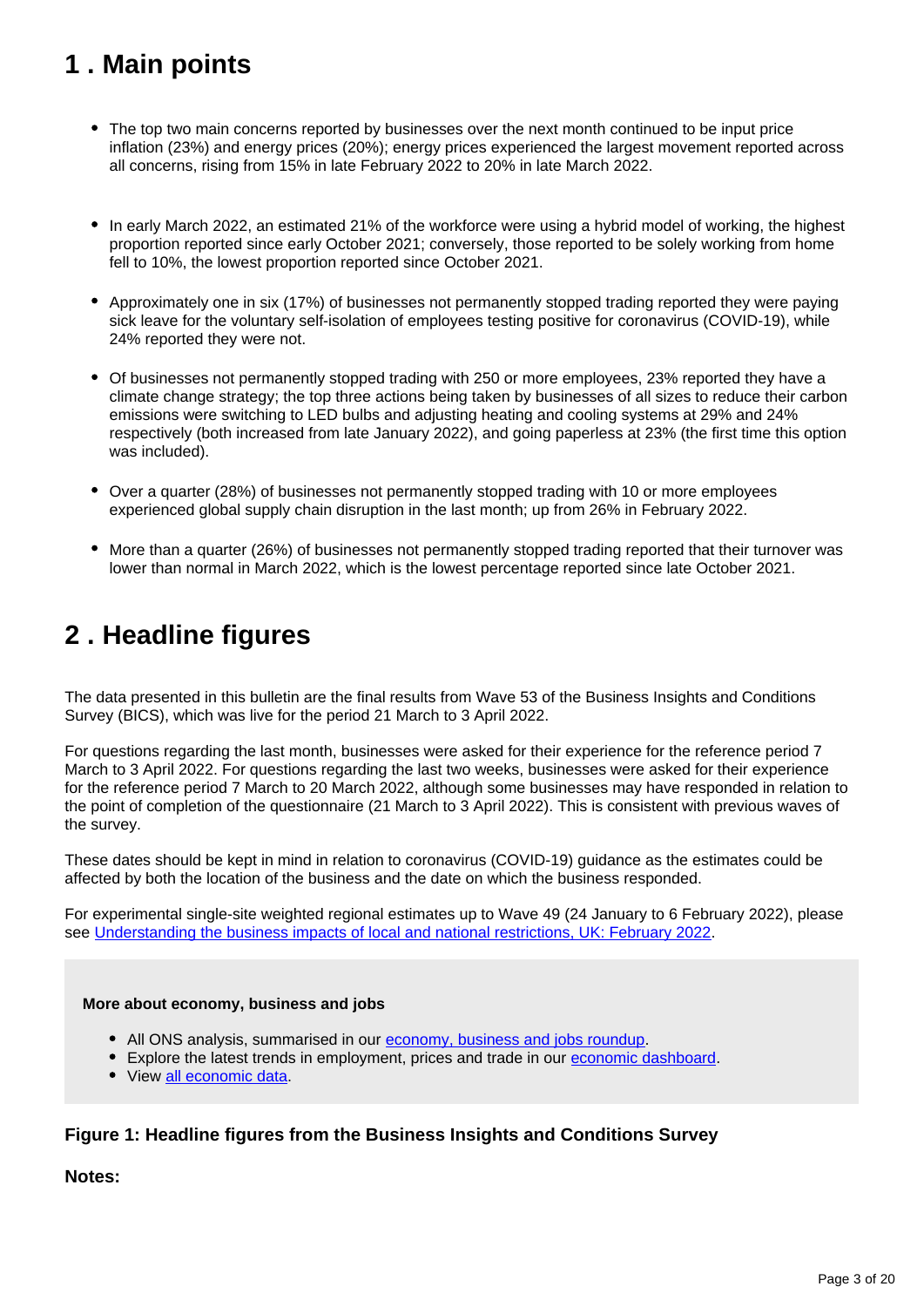- 1. Trading status, financial performance, business resilience: for presentational purposes, response options have been combined and/or removed.
- 2. Financial performance: from Wave 53, the question was changed from "the last two weeks" to "the last month". Businesses were asked for their experiences for the reference period; however, businesses may respond from the point of completion of the questionnaire.
- 3. Data are plotted in the middle of the period of each wave.

#### **Download the data**

#### [.xlsx](https://www.ons.gov.uk/visualisations/dvc1909/dashboard/datadownload.xlsx)

In late March 2022, 93% of businesses were trading, with 83% fully trading and 10% partially trading. Meanwhile, 4% of businesses had temporarily paused trading and 3% reported they had permanently ceased trading.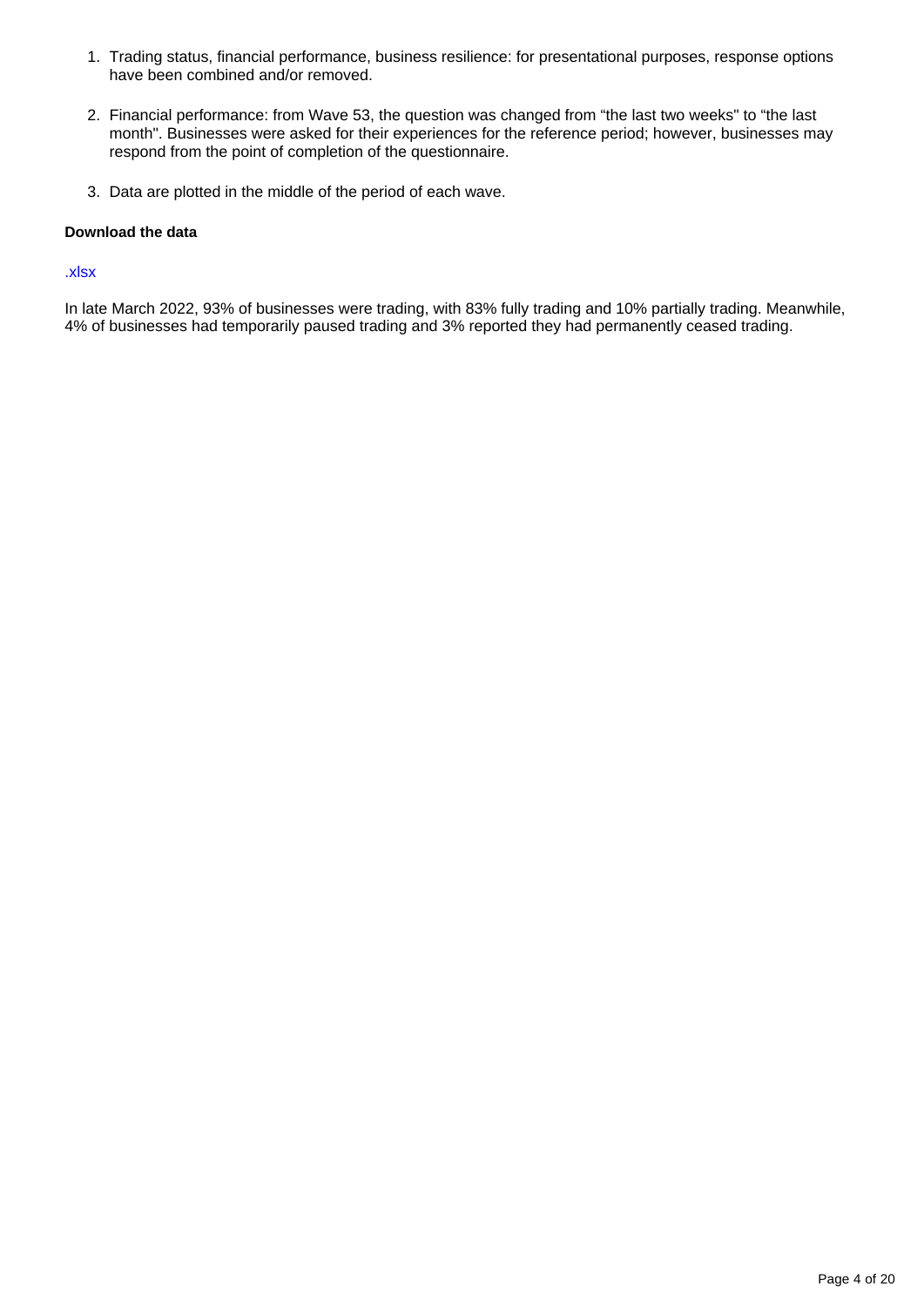# <span id="page-4-0"></span>**3 . Financial performance**

### **Figure 2: More than a quarter (26%) of businesses reported that their turnover was lower than normal in March 2022**

**Impact on turnover, businesses currently trading, broken down by industry, weighted by count, UK, 7 March to 3 April 2022**

Figure 2: More than a quarter (26%) of businesses reported that their turnover was lower than normal in March 2022

Impact on turnover, businesses currently trading, broken down by industry, weighted by count, UK, 7 March to 3 April 2022



#### **Source: Office for National Statistics – Business Insights and Conditions Survey**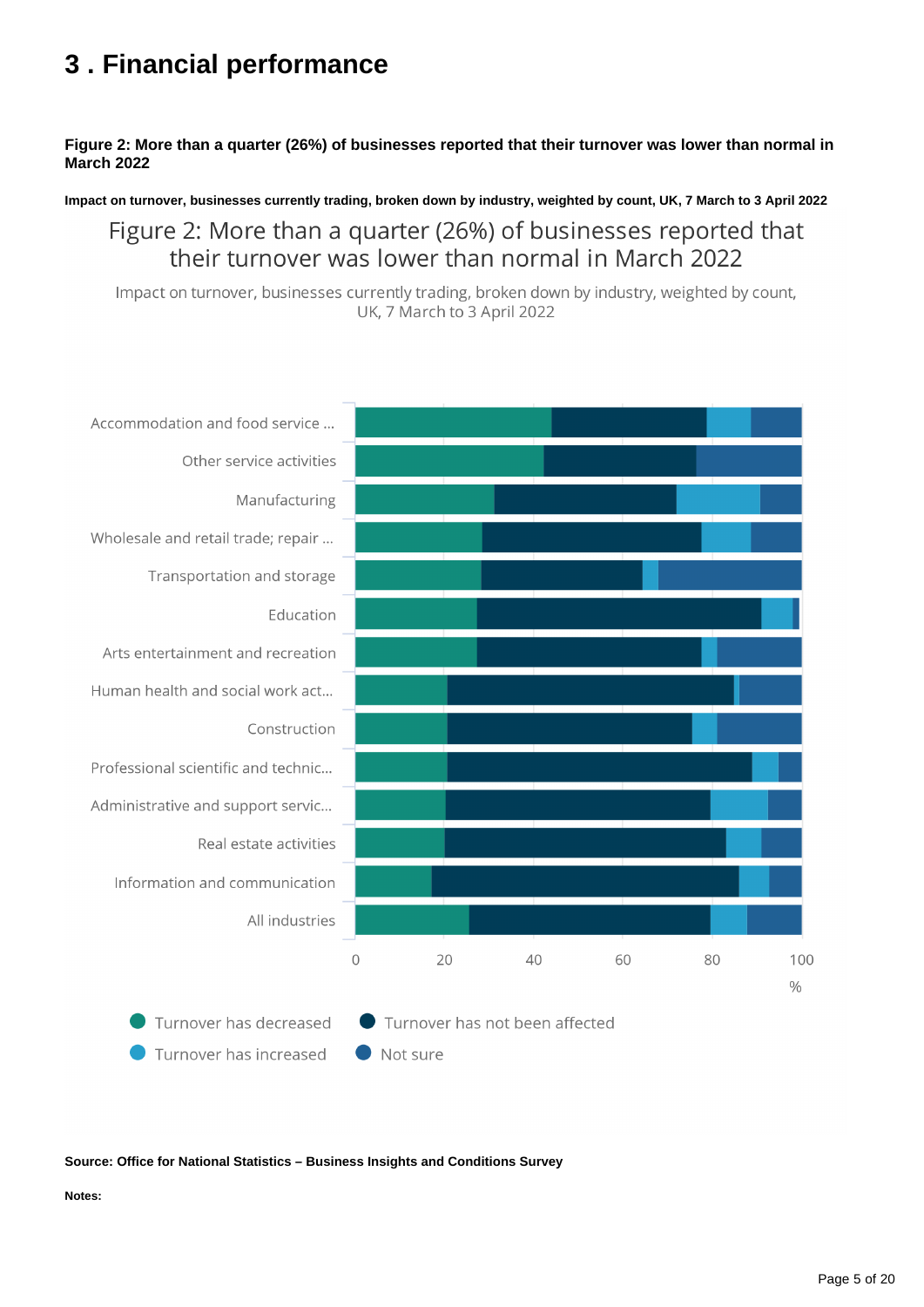- 1. For presentational purposes, response options have been combined.
- 2. Industries may not sum to 100% because of rounding and percentages less than 1% being removed for disclosure purposes.
- 3. "Mining and quarrying" and "water supply; sewerage, waste management and remediation activities" have been removed for disclosure purposes, but their totals are included in "All industries".
- 4. From Wave 53, the question was changed from "the last two weeks" to "the last month". Businesses were asked for their experiences for the reference period; however, businesses may respond from the point of completion of the questionnaire.

Of currently trading businesses, 8% reported that their turnover had increased compared with normal expectations. This is up from 6% in early February 2022, and is the highest percentage recorded since late November 2021. The manufacturing industry reported the highest proportion of businesses reporting an increase, at 19%.

Of businesses that reported a change in turnover in the last month, 32% reported the coronavirus (COVID-19) pandemic as the main reason for the change, down from 41% in early February 2022. Nearly a third (31%) of businesses reported "Other" factors as a reason for the change, with comments from businesses suggesting their business has seen growth, an increase in prices and an increase in demand for their goods and services, as having an impact on turnover.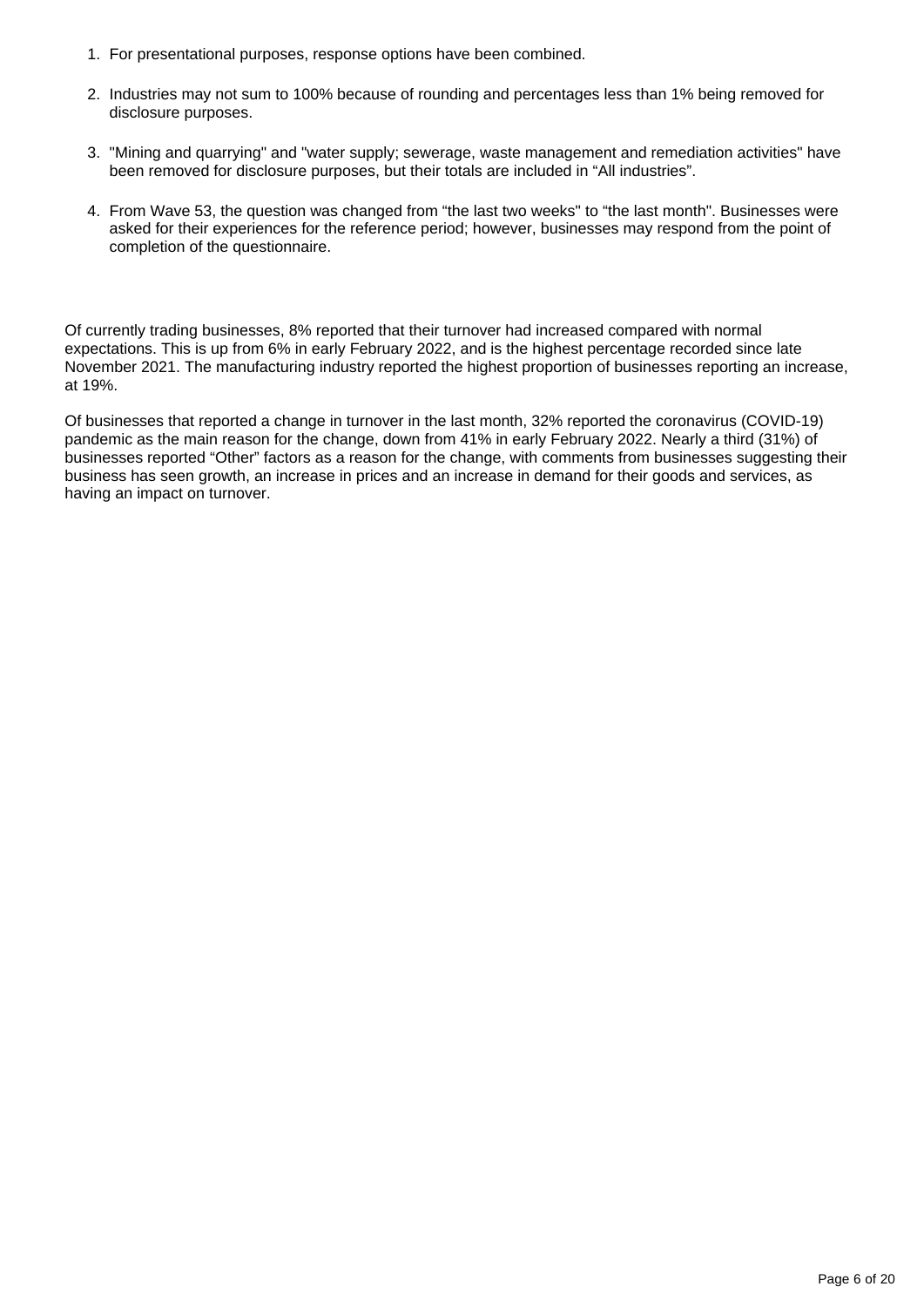# <span id="page-6-0"></span>**4 . Workforce status**

**Figure 3: In early March 2022, approximately five-sixths (83%) of the workforce were reported to be using a hybrid model of working or working from a designated workspace**

**Working arrangements, businesses not permanently stopped trading, weighted by employment, UK, 7 March to 20 March 2022**

Figure 3: In early March 2022, approximately five-sixths (83%) of the workforce were reported to be using a hybrid model of working or working from a designated workspace

Working arrangements, businesses not permanently stopped trading, weighted by employment, UK, 7 March to 20 March 2022



Using a hybrid model of working

Working from home

Working from a designated workspace

On sick leave or not working due to coronavirus (COVID-19), self-isolation or quarantine

**Source: Office for National Statistics – Business Insights and Conditions Survey**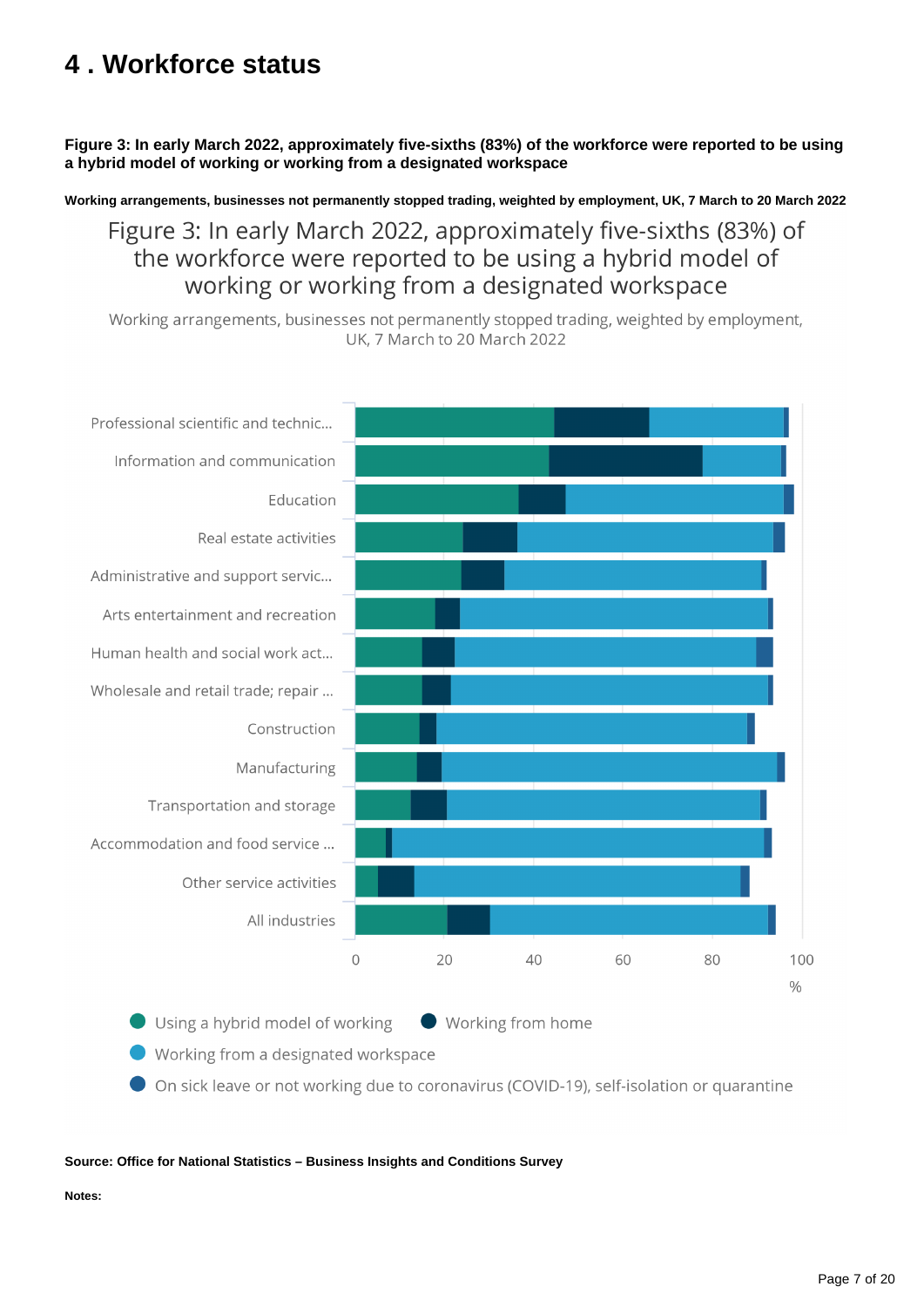- 1. Industries may not sum to 100% because of rounding, percentages less than 1% being removed for disclosure purposes, and response options being removed.
- 2. "Mining and quarrying" and "water supply; sewerage, waste management and remediation activities" have been removed for disclosure purposes, but their totals are included in "All industries".
- 3. Businesses were asked for their experience for the reference period, however, businesses may respond from the point of completion of the questionnaire.

In early March 2022, those estimated to be using a hybrid model of working was 21%, the highest proportion reported since this response option was introduced in early October 2021. The proportion of the workforce estimated to be working from home exclusively continued to fall from a peak of 17% in early January 2022 to 10% in early March 2022, the lowest proportion reported since this response option was introduced in early October 2021. The rise and fall in data for each variable between early December 2021 and late January 2022 align with the peak of the original Omicron strain of coronavirus (COVID-19).

In early March 2022, approximately 2% of the workforce were on sick leave or not working because of COVID-19 symptoms, self-isolation or quarantine. This percentage peaked at 3% in early January 2022 but has fluctuated between 1% and 3% since October 2021.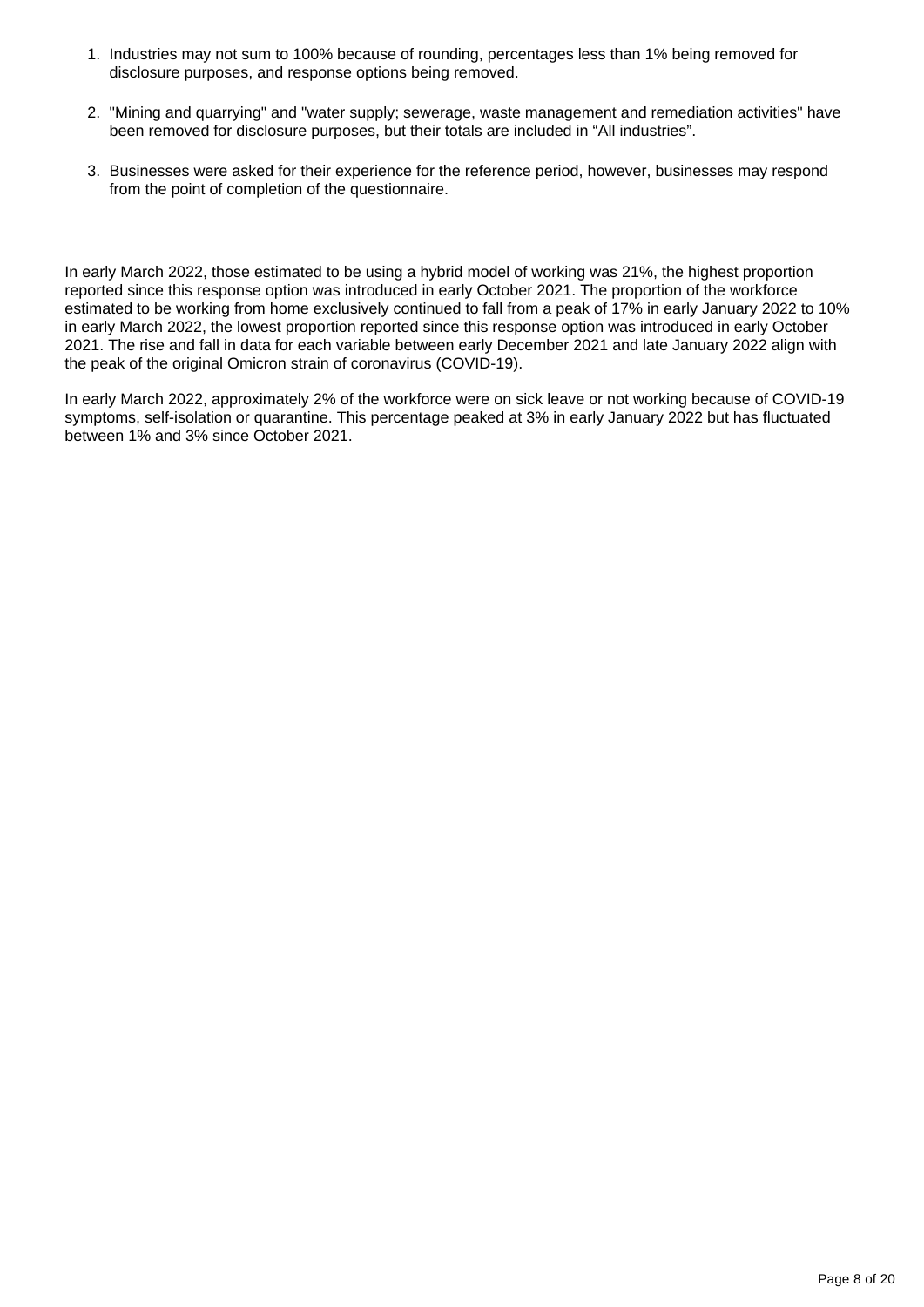### **Paying sick leave**

Businesses were asked if they were paying sick leave for the voluntary self-isolation of employees testing positive for COVID-19.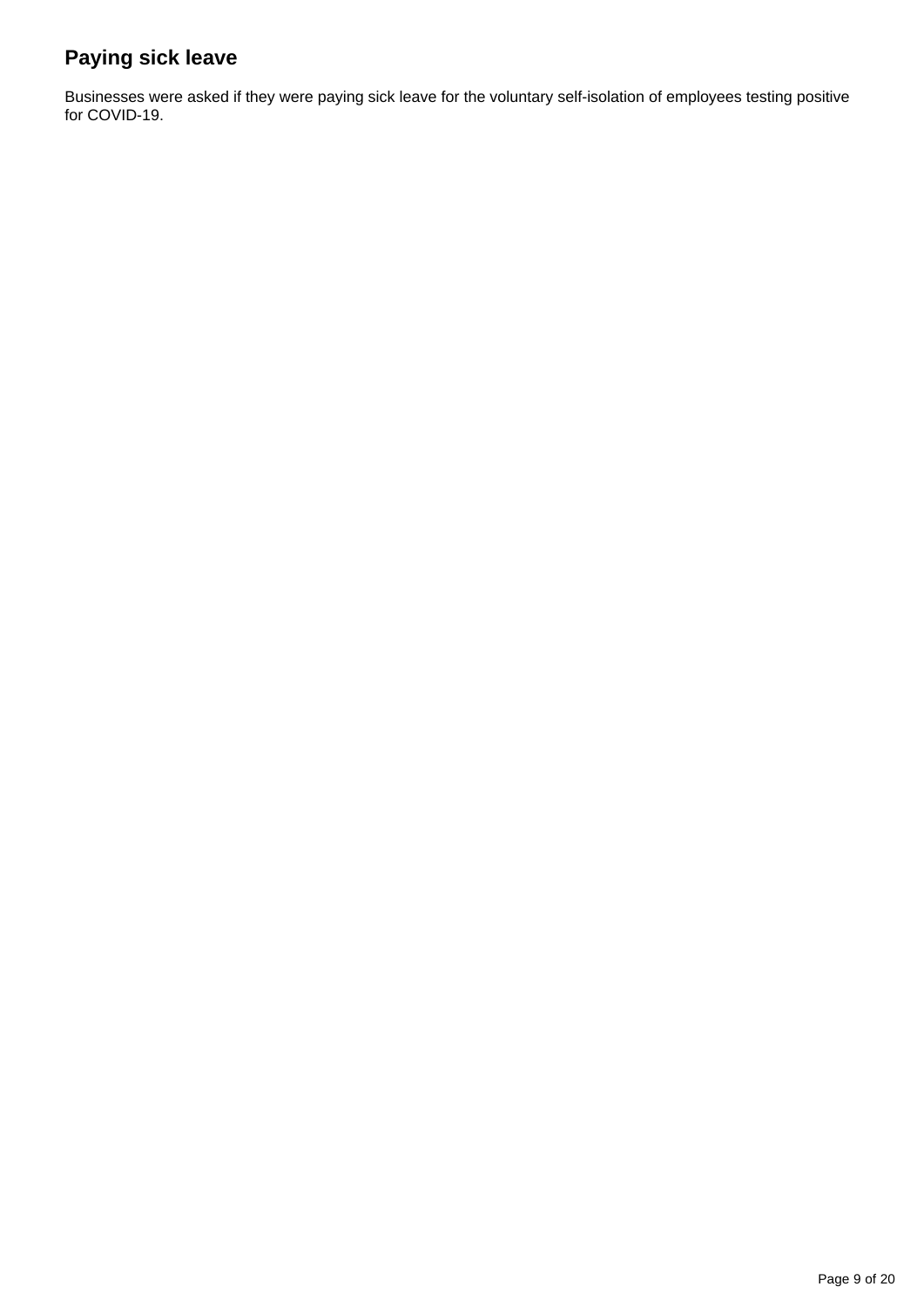### **Figure 4: Approximately one in six (17%) businesses reported they were paying sick leave for the voluntary self-isolation of employees testing positive for coronavirus (COVID-19)**

**Paying voluntary self-isolation of employees, businesses not permanently stopped trading, broken down by industry, weighted by count, UK, 21 March to 3 April 2022**

Figure 4: Approximately one in six (17%) businesses reported they were paying sick leave for the voluntary self-isolation of employees testing positive for coronavirus (COVID-19)

Paying voluntary self-isolation of employees, businesses not permanently stopped trading, broken down by industry, weighted by count, UK, 21 March to 3 April 2022



**Source: Office for National Statistics – Business Insights and Conditions Survey**

- 1. Industries may not sum to 100% because of rounding and percentages less than 1% being removed for disclosure purposes.
- 2. "Mining and quarrying" and "water supply, sewerage, waste management and remediation activities" have been removed for disclosure purposes, but their totals are included in "all industries".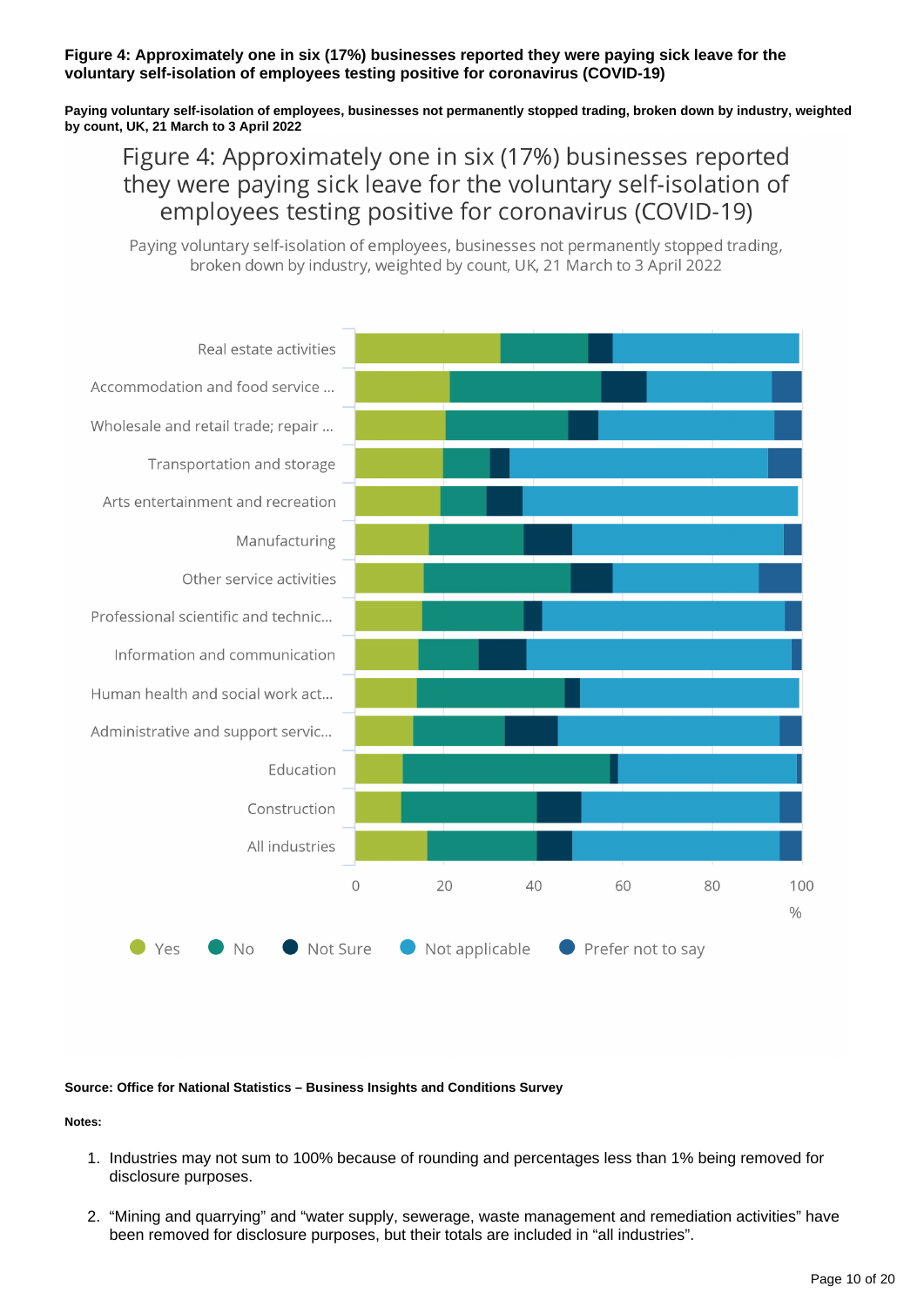In March 2022, of businesses not permanently stopped trading, 17% reported that they were paying sick leave for the voluntary self-isolation of employees. However, when excluding businesses with fewer than 10 employees, this percentage rises to 36%.

# <span id="page-10-0"></span>**5 . Exporting and importing challenges**

Currently trading businesses with 10 employees or more, who exported or imported in the last 12 months were asked how their exporting or importing over the last month compared with normal expectations for this time of year. Those that reported how their exporting or importing had been affected (excluding businesses that reported "not sure") represented 16% of exporting businesses and 21% of importing businesses.

These businesses were then asked about the challenges they had experienced while exporting or importing in the last month.

### **Figure 5: Exporting and importing figures from the Business Insights and Conditions Survey**

### **Notes:**

- 1. Exporting or importing compared with normal expectations: percentage of businesses currently trading with 10 or more employees and had reported they had exported or imported in the last year. For presentational purposes, response options have been combined.
- 2. Exporting or importing challenges: percentage of businesses currently trading with 10 or more employees reported they had exported or imported in the last year, and reported how their exports or imports were affected. Businesses may report that exporting or importing has not been affected but are still able to report challenges.
- 3. Caution should be taken when interpreting these results based on the specific routing of this question meaning that only a small number of businesses responded.
- 4. Businesses were asked for their experience for the reference period however, businesses may respond from the point of completion of the questionnaire.
- 5. Data are plotted in the middle of the period of each wave.

#### **Download the data**

#### [.xlsx](https://www.ons.gov.uk/visualisations/dvc1909/trade/datadownload.xlsx)

Further industry, size band and breakdowns of trade questions by type of export or import (goods, services or both) are available in the [accompanying dataset](https://www.ons.gov.uk/economy/economicoutputandproductivity/output/datasets/businessinsightsandimpactontheukeconomy). This includes an unweighted data time series produced by linking samples from the Annual Business Survey (2018) and the Annual Survey of International Trade in Services (2019) to the Business Insights and Conditions Survey (BICS) microdata. We have published a detailed [description of the methodology](https://www.ons.gov.uk/businessindustryandtrade/internationaltrade/articles/earlyindicatorsoftheimpactofeuexitandthecoronavirusonukbusinessestradinginservices/june2020toapril2021).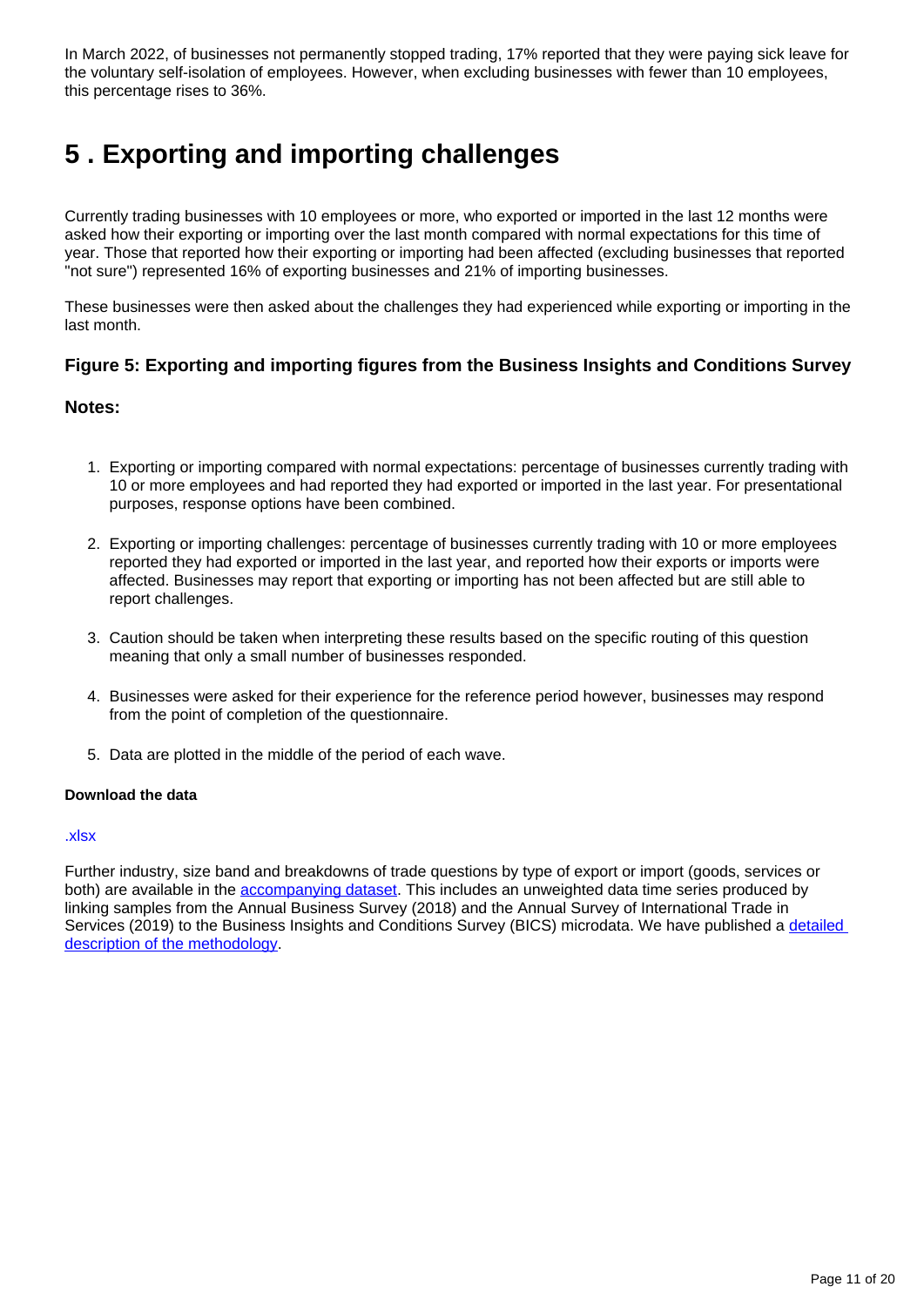# <span id="page-11-0"></span>**6 . Global supply chain disruption**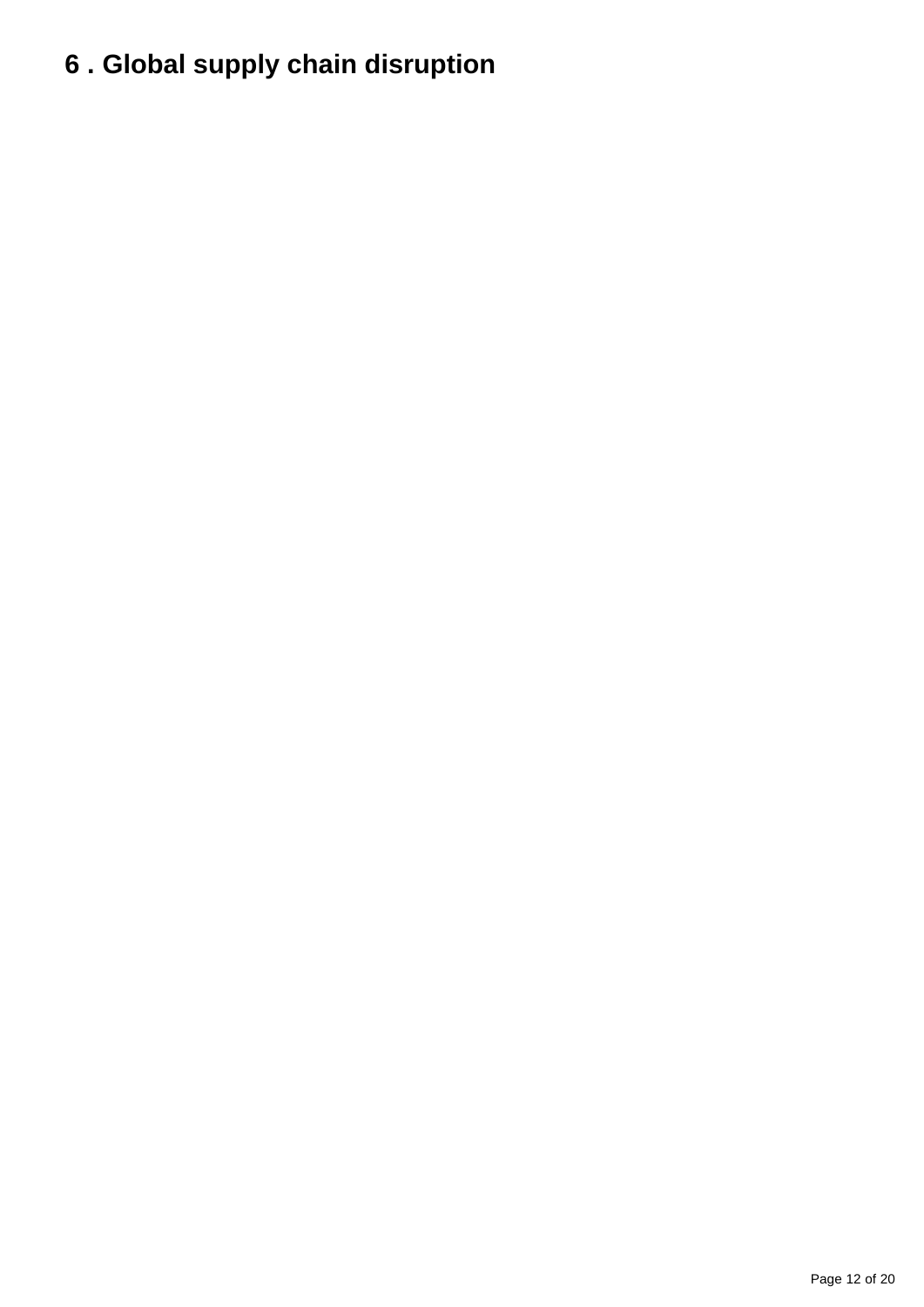### **Figure 6: 52% of businesses with 10 or more employees within the manufacturing industry reported global supply chain disruption in March 2022**

**Impact on global supply chains, businesses not permanently stopped trading, weighted by count, excluding businesses with less than 10 employees, UK, 7 March to 3 April 2022**

### Figure 6: 52% of businesses with 10 or more employees within the manufacturing industry reported global supply chain disruption in March 2022

Impact on global supply chains, businesses not permanently stopped trading, weighted by count, excluding businesses with less than 10 employees, UK, 7 March to 3 April 2022



#### **Source: Office for National Statistics – Business Insights and Conditions Survey**

- 1. Businesses were asked for their experience for the reference period, however, businesses may respond from the point of completion of the questionnaire.
- 2. "Mining and quarrying" and "water supply, sewerage, waste management and remediation activities" have been removed for disclosure purposes, but their totals are included in "all industries".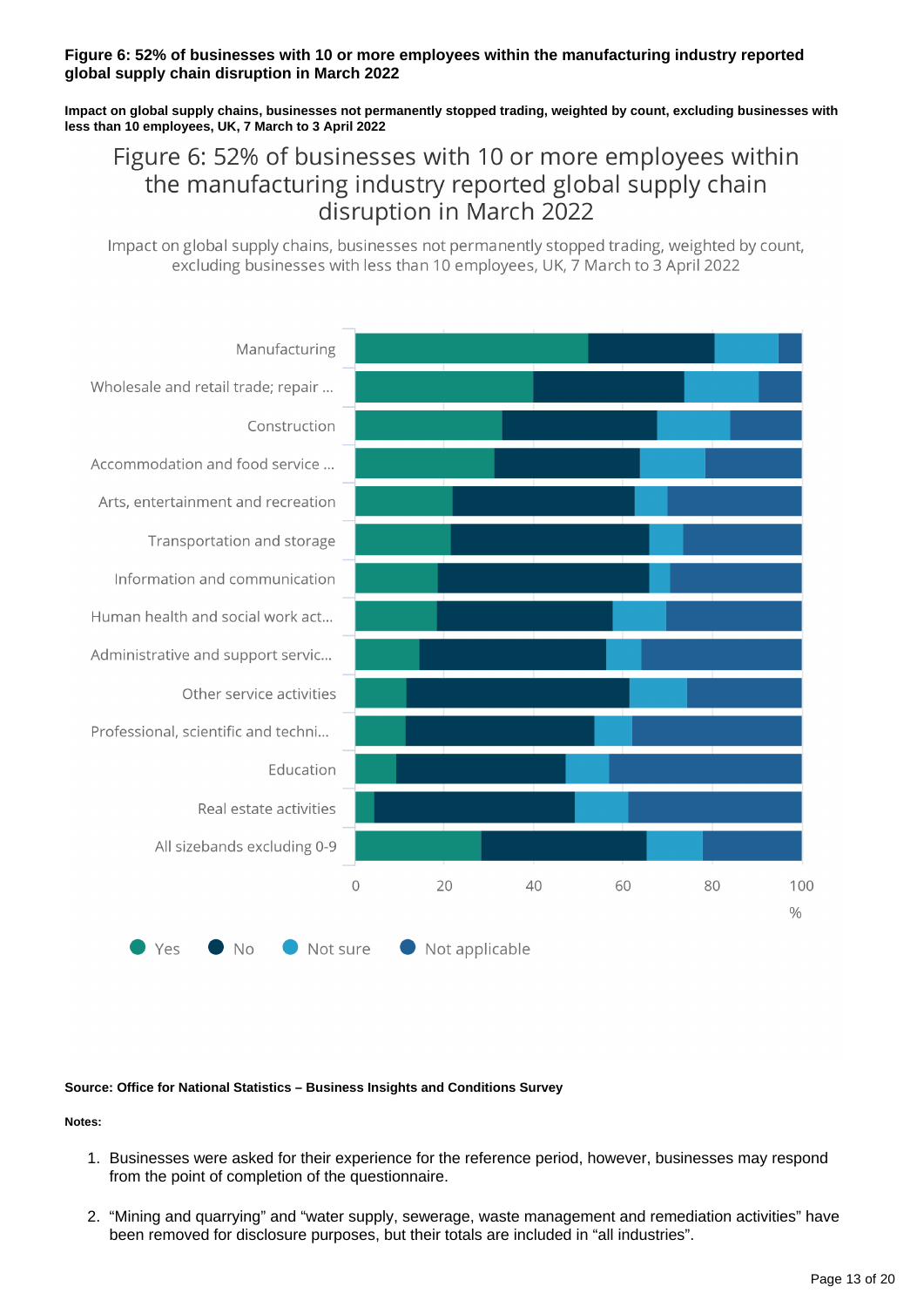Of businesses not permanently stopped trading with 10 or more employees, 28% reported that they had experienced global supply chain disruption over the last month, a slight increase from the 26% reported in February 2022. The top three industries with businesses with 10 or more employees were:

- Manufacturing at 52% (up from 44% in February).
- Wholesale and retail trade; repair of motor vehicles and motorcycles at 40% (up from 36% in February).
- Construction at 33% (up from 30% in February).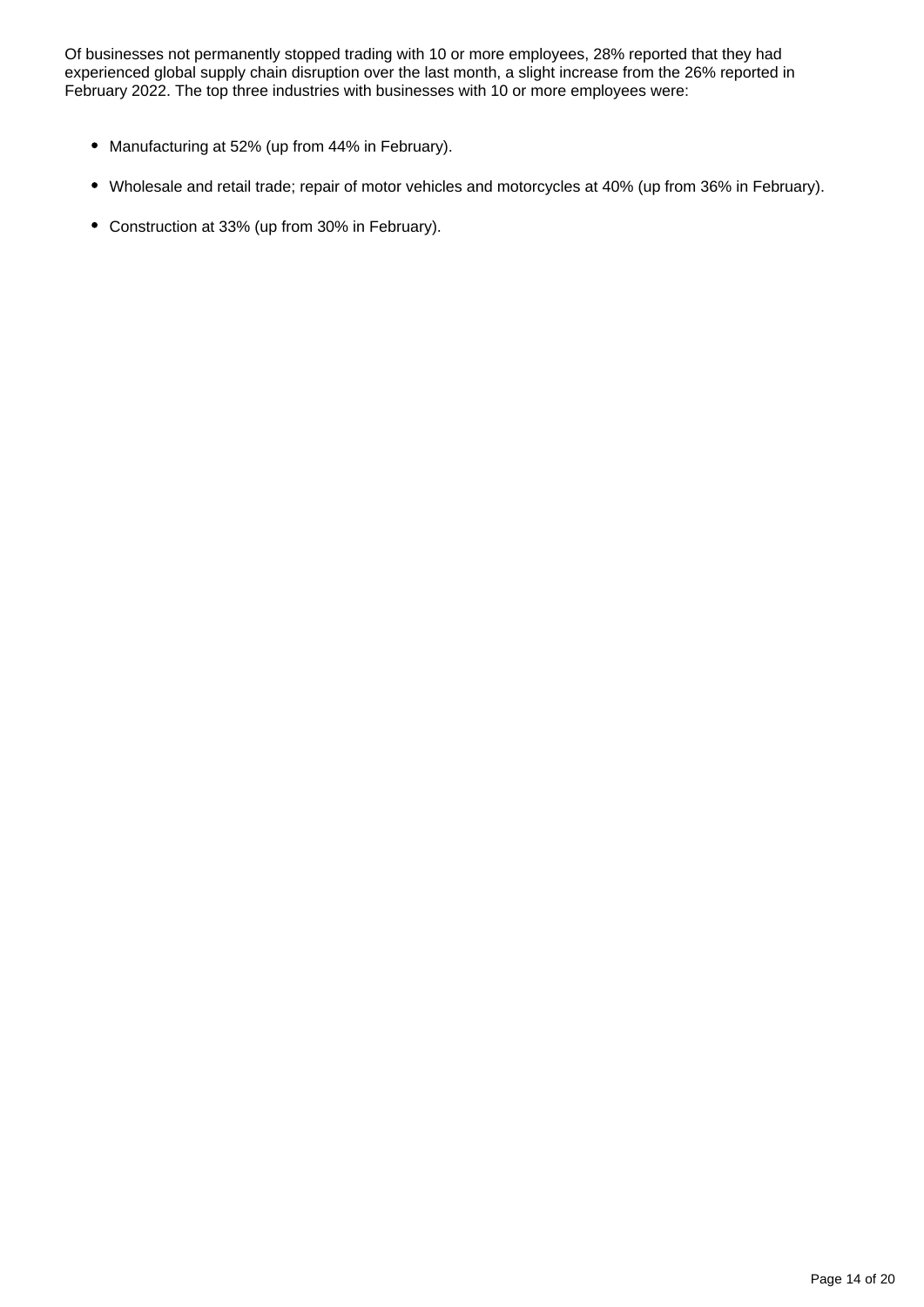## <span id="page-14-0"></span>**7 . Business concerns**

Businesses not permanently stopped trading were asked what the main concerns were for their business over the next month.

### **Figure 7: Over two-thirds of businesses (69%) reported they have some form of concern for their business in the next month**

**Business concern, businesses not permanently stopped trading, weighted by count, UK, 21 March to 3 April 2022**

### Figure 7: Over two-thirds of businesses (69%) reported they have some form of concern for their business in the next month

Business concern, businesses not permanently stopped trading, weighted by count, UK, 21 March to 3 April 2022

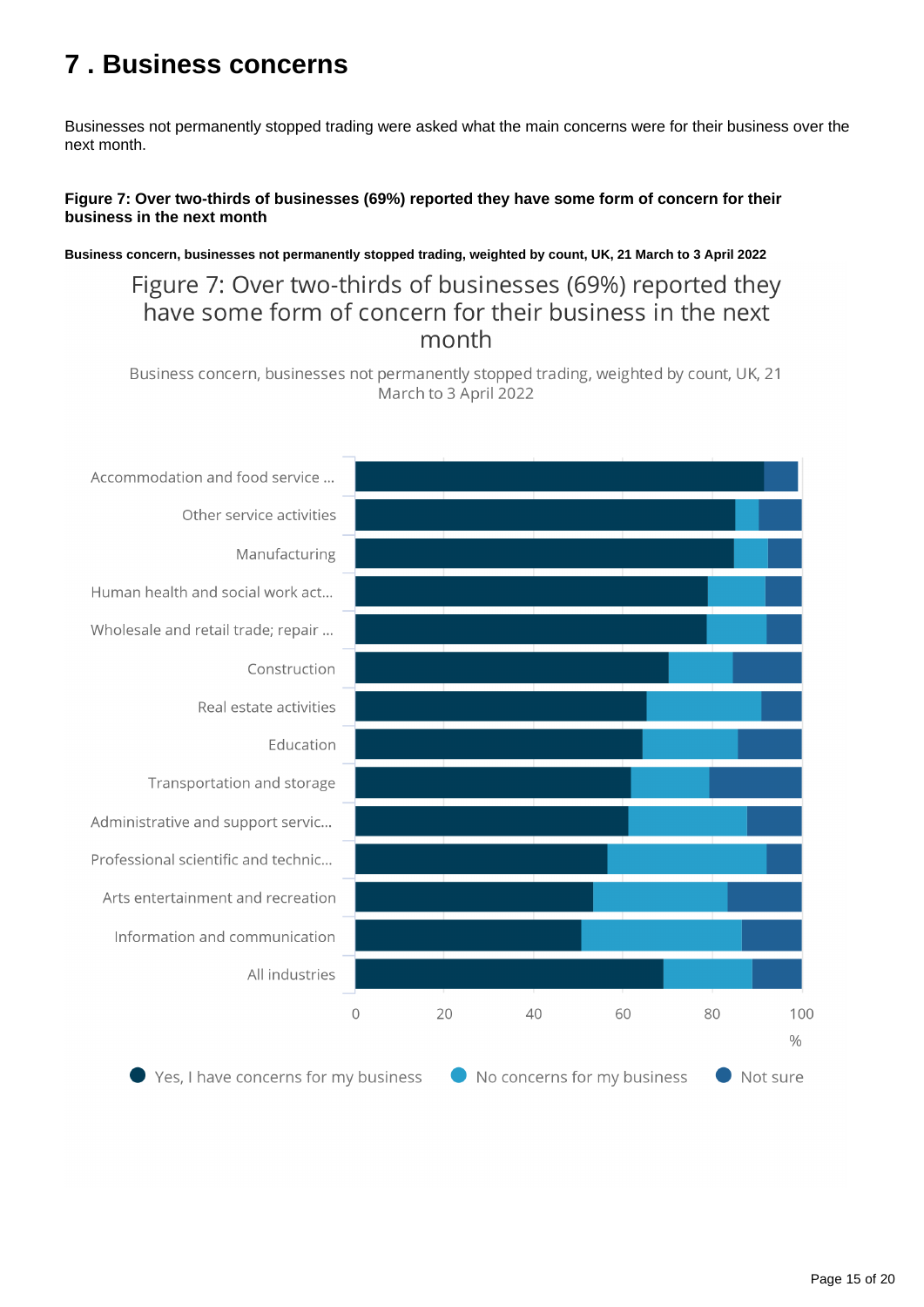#### **Source: Office for National Statistics – Business Insights and Conditions Survey**

#### **Notes:**

- 1. For presentational purposes, response options have been combined.
- 2. "Mining and quarrying" and "water supply; sewerage, waste management and remediation activities" have been removed for disclosure purposes, but their totals are included in "All industries".
- 3. Industries may not sum to 100% because of rounding, percentages less than 1% being removed for disclosure purposes, and response options being removed.

Among specific concerns reported for the next month, energy prices saw the largest percentage point increase between February and March 2022, increasing from 15% in late February 2022 to 20% in late March 2022. The accommodation and food service activities industry reported the largest proportion of businesses noting rising energy prices as their main concern, at 35%.

Other main concerns reported by businesses were:

- input price inflation (inflation of goods and services prices) at 23%, up from 21% in late February 2022
- supply chain disruption at 6%, unchanged from late February 2022
- taxation at 6%, up from 5% in late February 2022

Further details including the full list of concerns broken down by industry and size band are available in the [accompanying dataset.](https://www.ons.gov.uk/economy/economicoutputandproductivity/output/datasets/businessinsightsandimpactontheukeconomy)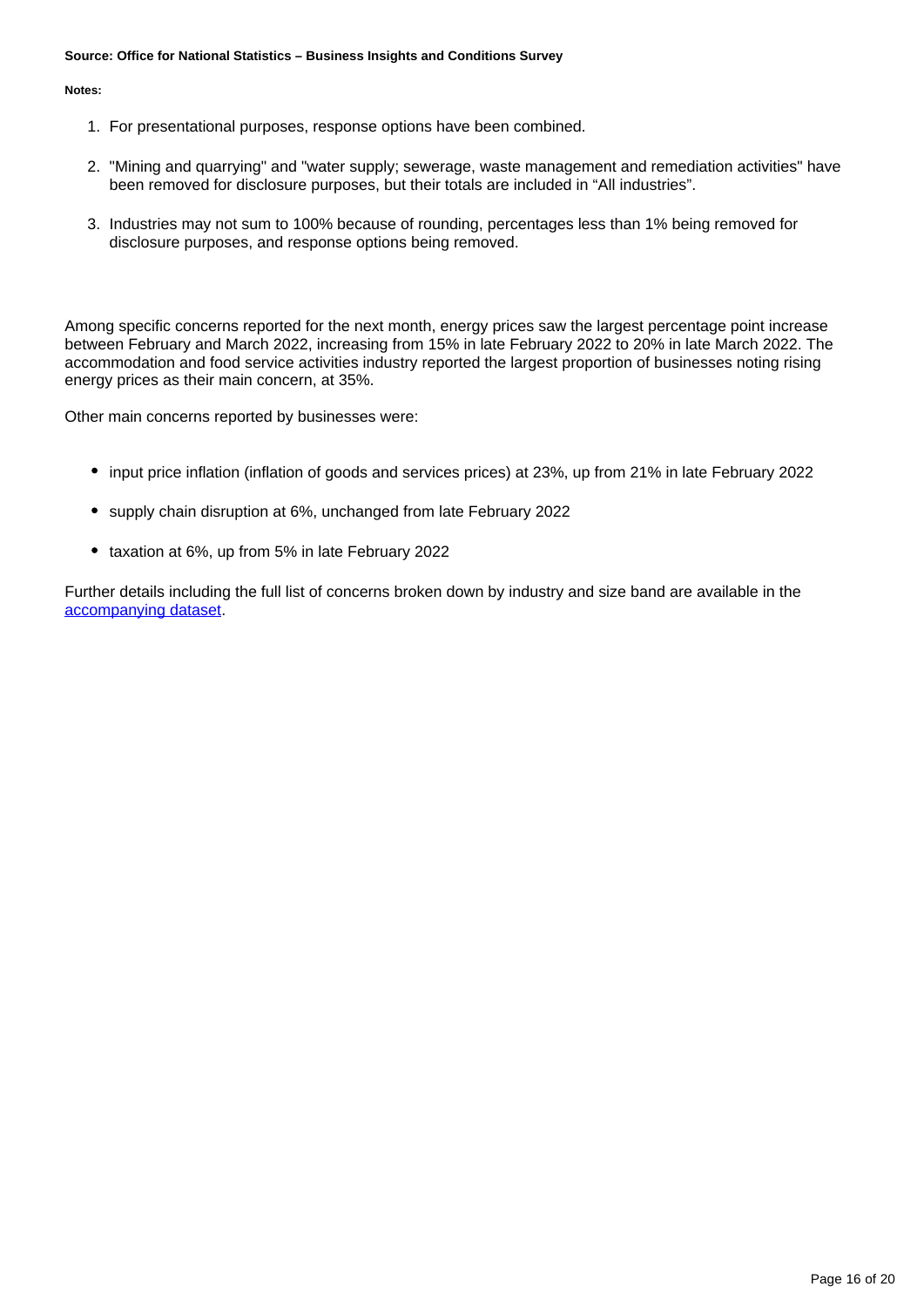## <span id="page-16-0"></span>**8 . Climate change and net zero**

Table 1: While 23% of businesses with 250 or more employees reported to have a climate strategy, only 8% reported they monitor climate-related risks

Environmental actions, businesses not permanently stopped trading and reported taking at least one action to protect the environment, broken down by size band, weighted by count, UK, 21 March to 3 April 2022

| Change                            | Has a climate<br>change strategy related risks | <b>Monitors climate</b> | Has a net zero<br>or greenhouse<br>gas emissions target | <b>Not sure</b> | None of<br>the above |
|-----------------------------------|------------------------------------------------|-------------------------|---------------------------------------------------------|-----------------|----------------------|
| $0 - 9$                           | 3.5%                                           | 2.5%                    | 1.9%                                                    | 23.1%           | 69.4%                |
| 10-49                             | 6.4%                                           | 3.1%                    | 2.4%                                                    | 33.3%           | 55.5%                |
| 50-99                             | 12.2%                                          | 4.9%                    | 6.0%                                                    | 36.6%           | 44.4%                |
| 100-149                           | 16.7%                                          | 6.1%                    | 10.0%                                                   | 41.0%           | 33.1%                |
| $250+$                            | 22.9%                                          | 7.6%                    | 16.6%                                                   | 45.1%           | 19.9%                |
| All<br>sizebands<br>excluding 0-9 | 7.9%                                           | 3.5%                    | 3.5%                                                    | 34.3%           | 52.5%                |
| All<br>industries                 | 3.9%                                           | 2.6%                    | 2.1%                                                    | 24.3%           | 67.6%                |

Source: Office for National Statistics - Business Insights and Conditions Survey

#### **Notes**

1. Table will not sum to 100% because businesses could select multiple options ,and only the top three changes, "not sure" and "none of the above" are presented for presentational purposes.

Approximately 8% of all businesses not permanently stopped trading reported taking at least one action to protect the environment, with the arts, entertainment and recreation industry, human health and social work activities industry and the professional, scientific and technical activities industry reporting the highest proportion of businesses to take at least one action, at 11%.

Businesses were also asked if they had taken any action to reduce their carbon emissions. The top four actions reported by businesses were:

- switching to LED bulbs at 29%, up from 11% in late January 2022
- adjusting heating and cooling systems at 24%, up from 10% in late January 2022
- going paperless at 23%, this is the first time this response option has been included
- installing a smart meter at 12%, up from 6% in late January 2022

In contrast, 51% of businesses reported not sure (17%) or no actions have been taken to reduce emissions (34%).

Further breakdowns including industry and all other options for carbon emissions questions are available in the [accompanying dataset.](https://www.ons.gov.uk/economy/economicoutputandproductivity/output/datasets/businessinsightsandimpactontheukeconomy)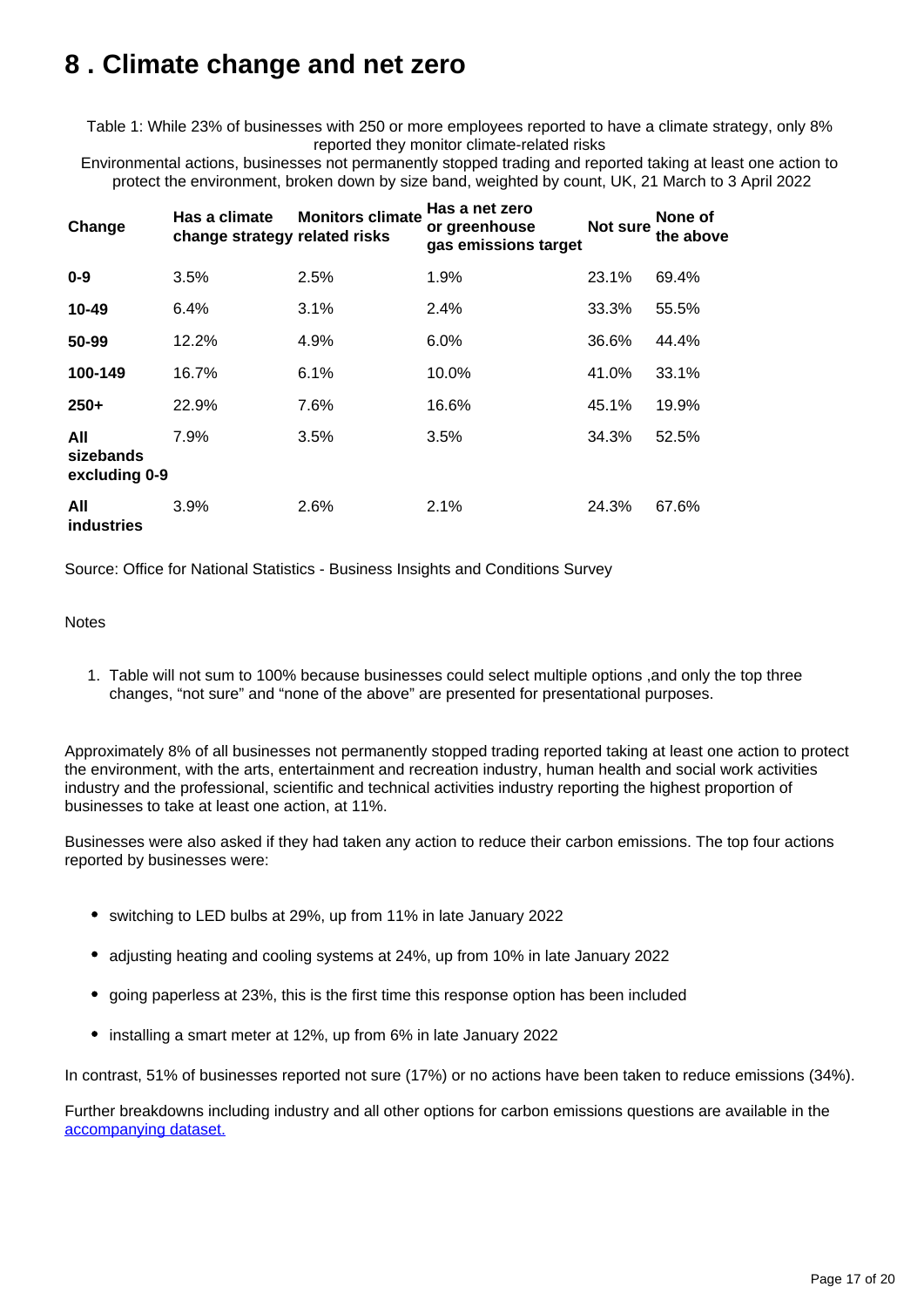## <span id="page-17-0"></span>**9 . Business Insights and Conditions Survey data**

### [Business insights and impact on the UK economy](https://www.ons.gov.uk/economy/economicoutputandproductivity/output/datasets/businessinsightsandimpactontheukeconomy)

Dataset | Released 7 April 2022

Weighted estimates from the voluntary fortnightly Business Insights and Conditions Survey (BICS) about financial performance, workforce, prices, trade, and business resilience. This dataset includes additional information collected as part of the survey not presented in this publication.

[Business insights and impact on the UK economy confidence intervals](https://www.ons.gov.uk/economy/economicoutputandproductivity/output/datasets/businessinsightsandimpactontheukeconomyconfidenceintervals)

Dataset | Released 27 January 2022

Confidence intervals for weighted estimates from the voluntary fortnightly business survey (BICS) about financial performance, workforce, prices, trade, and business resilience. These data are not official statistics but have been developed to deliver timely indicators to help understand the impact of the coronavirus (COVID-19) pandemic and other events.

### **Access to microdata**

You can access the BICS microdata for Waves 1 to 52 through the Secure Research Service (SRS). The BICS microdata for each wave are released on a rolling basis in the week following the publication of each wave. The microdata are made confidential and do not disclose information on any specific business.

Only researchers accredited under the [Digital Economy Act](https://uksa.statisticsauthority.gov.uk/digitaleconomyact-research-statistics/) are able to access data in the SRS. You can apply for accreditation through the [Research Accreditation Service \(RAS\)](https://researchaccreditationservice.ons.gov.uk/ons/ONS_Registration.ofml). You need to have relevant academic or work experience and must successfully attend and complete the assessed Safe Researcher Training.

To conduct analysis with microdata from the SRS, a project application must be submitted to the Research [Accreditation Panel \(RAP\).](https://uksa.statisticsauthority.gov.uk/digitaleconomyact-research-statistics/research-accreditation-panel/) To access the SRS, you must also work for an organisation with an Assured Organisational Connectivity agreement in place.

# <span id="page-17-1"></span>**10 . Glossary**

### **Coronavirus**

Coronaviruses are a family of viruses that cause disease in people and animals. They can cause the common cold or more severe diseases, such as COVID-19.

## **COVID-19**

COVID-19 is the name used to refer to the disease caused by the SARS-CoV-2 virus, which is a type of coronavirus. The Office for National Statistics (ONS) takes COVID-19 to mean presence of SARS-CoV-2 with or without symptoms.

### **Reporting unit**

The business unit to which questionnaires are sent is called the reporting unit. The response from the reporting unit can cover the enterprise as a whole or parts of the enterprise identified by lists of local units.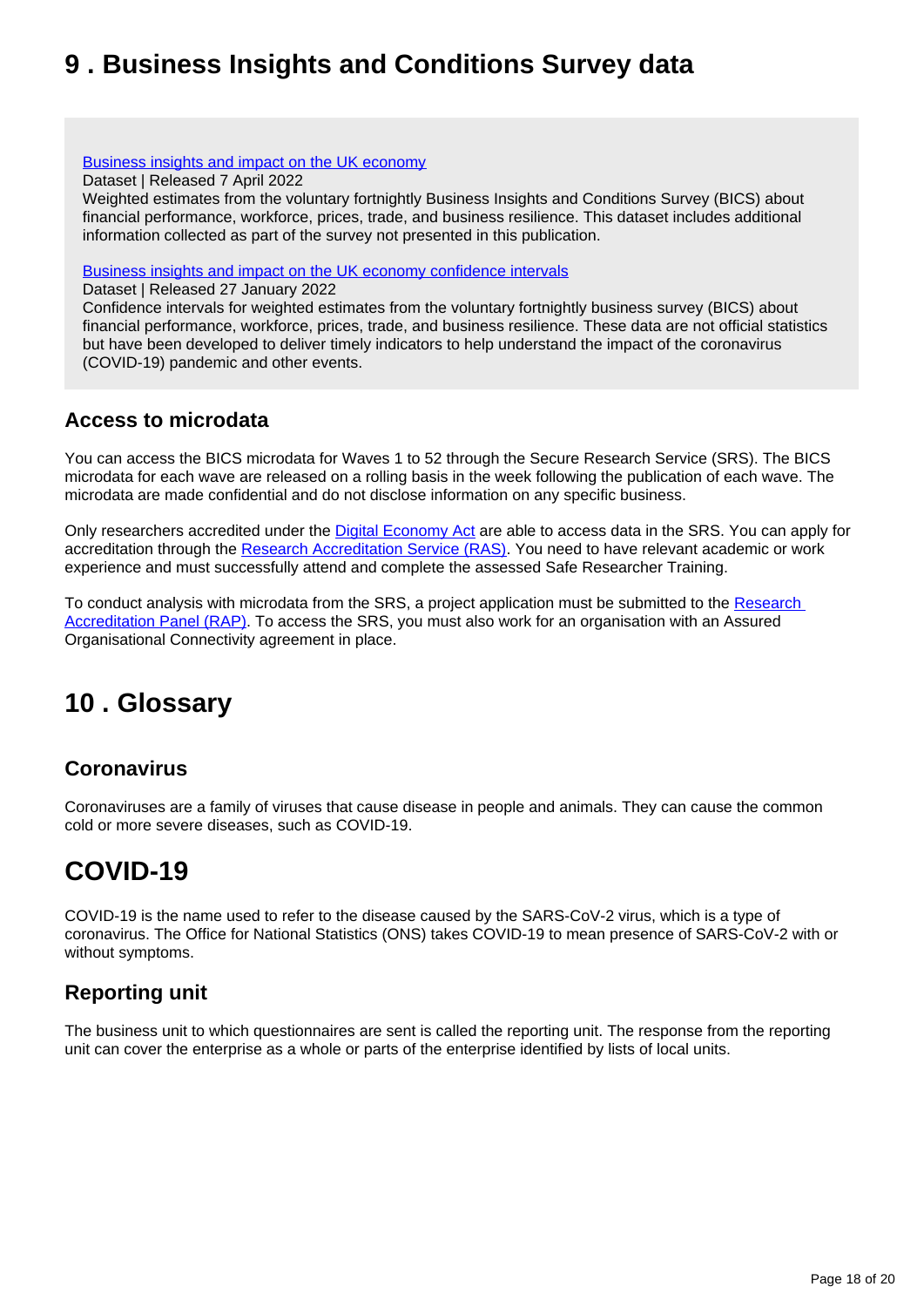# <span id="page-18-0"></span>**11 . Measuring the data**

More quality and methodology information on strengths, limitations, appropriate uses, and how the data were created is available in [our Business Insights and Conditions Survey \(BICS\) QMI,](https://www.ons.gov.uk/economy/economicoutputandproductivity/output/methodologies/businessinsightsandconditionssurveybicsqmi) updated on 24 January 2022.

The BICS is voluntary, and the results are experimental. More information is available in the [Guide to](https://www.ons.gov.uk/methodology/methodologytopicsandstatisticalconcepts/guidetoexperimentalstatistics)  [experimental statistics](https://www.ons.gov.uk/methodology/methodologytopicsandstatisticalconcepts/guidetoexperimentalstatistics).

Table 2: Sample and response rates for Waves 51, 52 and 53 of the Business Insights and Conditions Survey

| Wave           | 10 March 2022 | 24 March 2022<br><b>Publication Wave 51 Publication Wave 52 Publication Wave 53</b> | 7 April 2022 |
|----------------|---------------|-------------------------------------------------------------------------------------|--------------|
| Sample         | 38,226        | 38,187                                                                              | 38,153       |
| Response 7,859 |               | 9.638                                                                               | 9.328        |
| Rate           | 20.6%         | 25.2%                                                                               | 24.4%        |

Source: Office for National Statistics - Business Insights and Conditions Survey

**Notes** 

1. Response rates for all waves can be found in the accompanying dataset.

The results are based on responses from the voluntary fortnightly BICS, which captures businesses' views on financial performance, workforce, prices, trade, and business resilience. The Wave 53 survey was live for the period 21 March to 3 April 2022. For questions regarding the last two weeks, businesses were asked for their experience for the reference period 7 March to 20 March 2022. For questions regarding the last month, businesses were asked for their experience for the reference period 7 March to 3 April 2022. However, businesses may respond from the point of completion of the questionnaire (21 March to 3 April 2022). The survey [questions](https://www.ons.gov.uk/peoplepopulationandcommunity/healthandsocialcare/conditionsanddiseases/articles/businessimpactofcovid19surveyquestions/latest) are available.

### **Coverage**

The Monthly Business Survey (MBS) covers the UK for production and Great Britain only for services. The Retail Sales Index (RSI) and construction are Great Britain focused. Therefore, the BICS will be UK focused for production-based industries but Great Britain focused for the other elements of the economy covered. The industries covered are:

- non-financial services (includes professional, scientific, communication, administrative, transport, accommodation and food, private health and education, and entertainment services)
- distribution (includes retail, wholesale, and motor trades)
- production (includes manufacturing, oil and gas extraction, energy generation and supply, and water and waste management)
- construction (includes civil engineering, housebuilding, property development and specialised construction trades such as plumbers, electricians, and plasterers)

The following industries are excluded from the survey: